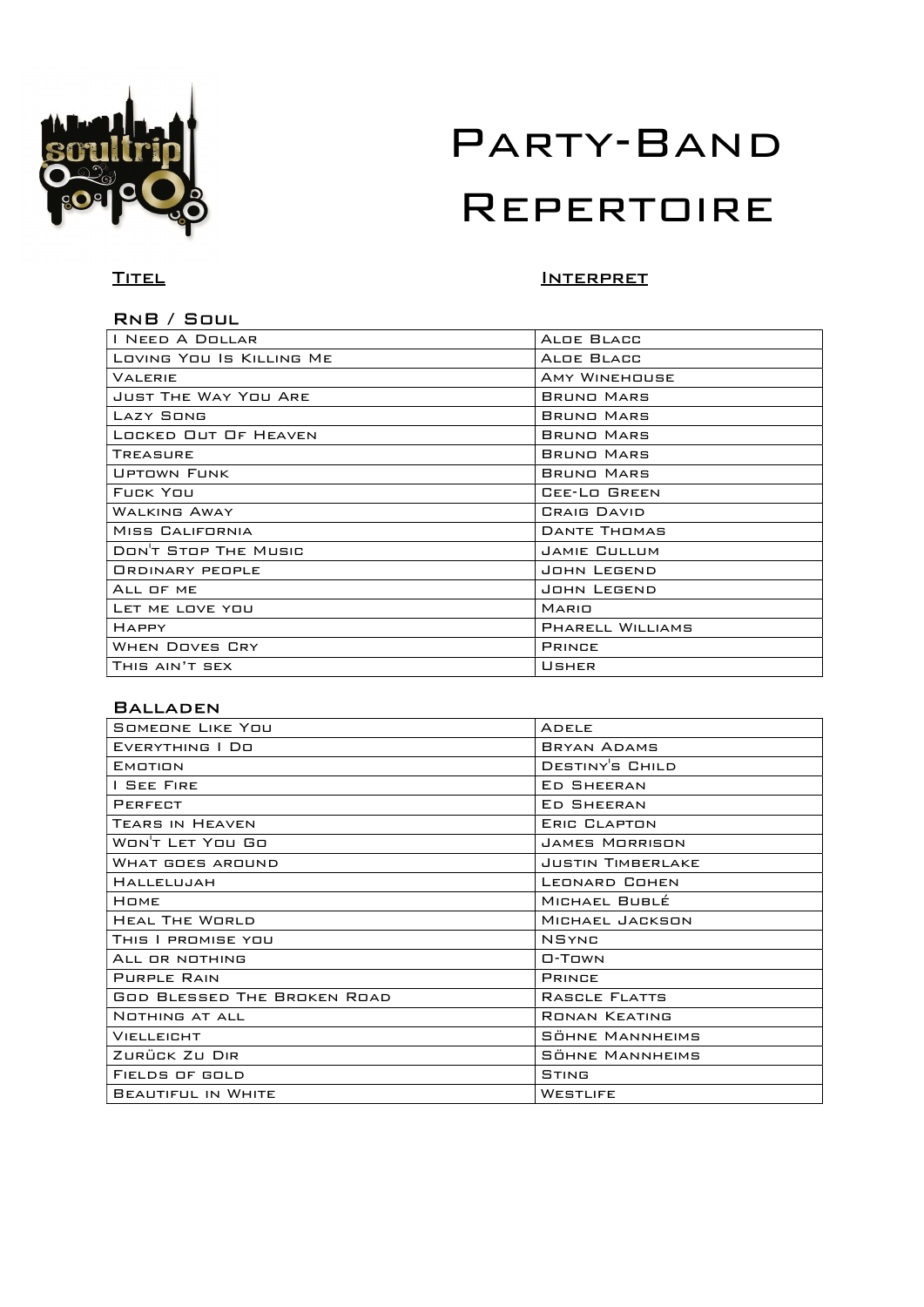

## **OLDIES**

| STAND BY ME                        | B.B.KING              |
|------------------------------------|-----------------------|
| Twist and shout                    | <b>BEATLES</b>        |
| <b>ROCK AROUND THE CLOCK</b>       | <b>BILL HALEY</b>     |
| AINT' NO SUNSHINE                  | <b>BILL WITHERS</b>   |
| LEAN ON ME                         | <b>BILL WITHERS</b>   |
| <b>SWEET HOME CHICAGO</b>          | <b>BLUES BROTHERS</b> |
| I SHOT THE SHERIFF                 | <b>BOB MARLEY</b>     |
| SUMMER OF 69                       | <b>BRYAN ADAMS</b>    |
|                                    | CHAKA KAN             |
| LET'S TWIST AGAIN                  | CHUBBY CHECKER        |
| TIME AFTER TIME                    | CINDY LAUPER          |
| HOT STUFF                          | <b>DONNA SUMMER</b>   |
| TUTTI FRUTTI                       | ELVIS                 |
| FLY ME TO THE MOON                 | <b>FRANK SINATRA</b>  |
| BAMBOLEO                           | <b>GIPSY KINGS</b>    |
| WITH A LITTLE HELP FROM MY FRIENDS | JOE COCKER            |
| <b>FRESH</b>                       | KOOL & THE GANG       |
| <b>SWEET HOME ALABAMA</b>          | LYNYRD SKYNYRD        |
| <b>BLACK OR WHITE</b>              | MICHAEL JACKSON       |
| WANNA BE STARTIN SOMETHIN          | MICHAEL JACKSON       |
| Kiss                               | <b>PRINCE</b>         |
| HIT THE ROAD JACK                  | <b>RAY CHARLES</b>    |
| IF YOU DON'T KNOW ME BY NOW        | <b>SIMPLY RED</b>     |
| I JUST CALLED TO SAY I LOVE YOU    | <b>STEVIE WONDER</b>  |
| l Wish                             | <b>STEVIE WONDER</b>  |
| SUPERSTITION                       | <b>STEVIE WONDER</b>  |
| ENGLISHMAN IN NEW YORK             | STING                 |
| EYE OF THE TIGER                   | SURVIVOR              |
| <b>DANCE LITTLE SISTER</b>         | TERENCE TREND D'ARBY  |
| AND THE BEAT GOES ON               | THE WHISPERS          |
| <b>PROUD MARY</b>                  | TINA TURNER           |
| <b>SEX BOMB</b>                    | Tom Jones             |
| <b>GEORGY PORGY</b>                | Тото                  |
| ONE                                | U2                    |

# **LATINO**

| <b>MARIA</b>                 | CARLOS SANTANA        |
|------------------------------|-----------------------|
| CONGA                        | <b>GLORIA ESTEFAN</b> |
| LA CAMISA NEGRA              | JUANES                |
| LAMBADA                      | KADMA                 |
| LA BAMBA                     | Los Lobos             |
| AI SE EU TE PEGO NOSSA NOSSA | MICHEL TELÓ           |
| LADY                         | Mojo                  |
| LIVIN LA VIDA LOCA           | <b>RICKY MARTIN</b>   |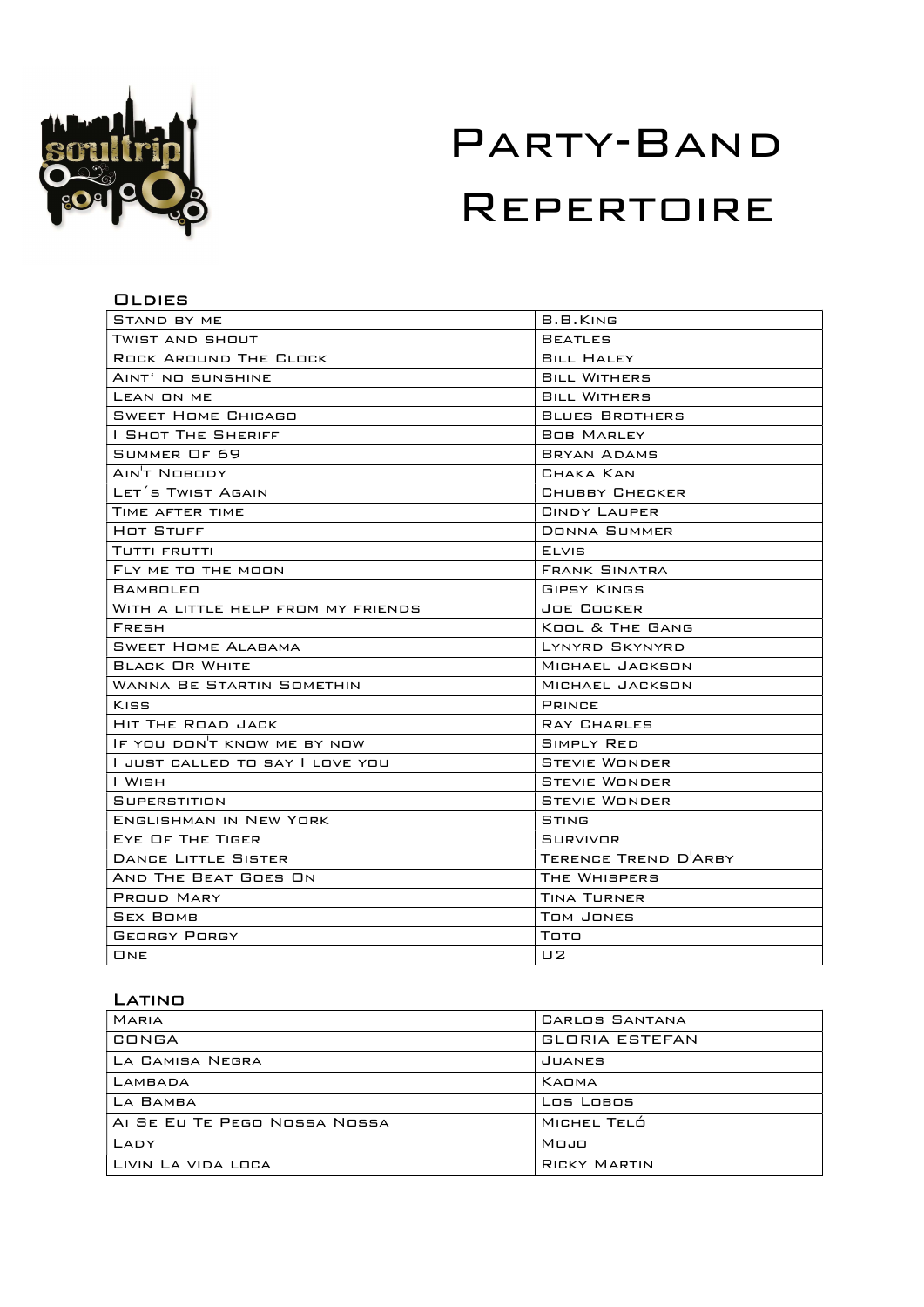

### Pop/Sonstiges

| ALL THE SMALL THINGS        | <b>BLINK 182</b>    |
|-----------------------------|---------------------|
| AB IN DEN SÜDEN             | <b>BUDDY</b>        |
| VIVA LA VIDA                | COLDPLAY            |
| THINKING OUT LOAD           | <b>ED SHEERAN</b>   |
| SHAPE OF YOU                | <b>ED SHEERAN</b>   |
| Он Јомму                    | <b>JAN DELAY</b>    |
| I'M YOURS                   | JASON MRAZ          |
| <b>SEX IS ON FIRE</b>       | KINGS OF LEON       |
| MAMBO NO 5                  | LOU BEGA            |
| <b>DRUNK IN THE MORNING</b> | LUKAS GRAHAM        |
| <b>FOLLOW RIVERS</b>        | LYKKE LI            |
| <b>DANCE WITH SOMEBODY</b>  | <b>MANDO DIAD</b>   |
| <b>MOVES LIKE JAGGER</b>    | MAROON <sub>5</sub> |
| <b>NOTHING ELSE MATTERS</b> | <b>METALLICA</b>    |
| LET ME ENTERTAIN YOU        | ROBBIE WILLIAMS     |
| JA                          | <b>SILBERMOND</b>   |
| <b>TEENAGE DIRTBAG</b>      | WHEATUS             |

## Walzer

| l You Light up my Life        | DEBBY BOONE     |
|-------------------------------|-----------------|
| CAN YOU FEEL THE LOVE TONIGHT | ELTON JOHN      |
| A THOUSAND YEARS              | CHRISTINA PERRI |
| YOU ARE THE REASON            | CALUM SCOTT     |

### **ITALIENISCH**

| A CITTA E PULECENELLA    | CANZONI NAPOLETANE      |
|--------------------------|-------------------------|
| <b>VOLARE</b>            | <b>DOMENICO MODUGNO</b> |
| TU SI NA COSA GRANDE     | <b>GIGI FINIZIO</b>     |
| DI SOLE D'AZZURRO        | GIORGIA                 |
| L'ELEFANTE E LA FARFALLA | MICHELE ZARILLO         |
| QUANDO QUANDO            | PIND DANIELE            |
| <b>MALA FEMMENA</b>      | <b>RENATO CAROSONE</b>  |
| PERDONO                  | <b>TIZIANO FERRO</b>    |
| QUANDO                   | <b>TONY RENIS</b>       |
| <b>DIAMANTE</b>          | ZUCCHERO                |

### KROATISCH

| <b>BOTE</b>             | DALEKA OBALA             |
|-------------------------|--------------------------|
| TI SI MI GRUDIMA        | <b>DING DVORNIK</b>      |
| ZIVIM ZA TO             | JACQUES HOUDEK           |
| BJELA BOJA              | JOLE                     |
| MAJKO STARA             | MATKO JELAKOVIC          |
| CESARICA                | <b>OLIVER DRAGOJEVIC</b> |
| VJERUJ U LJUBAV         | <b>OLIVER DRAGOJEVIC</b> |
| ZUTO LISCE LJUBAVI      | <b>OLIVER DRAGOJEVIC</b> |
| LUTKA ZA BAL            | PARNI VALJAK             |
| SVE JE LAKO KAD SI MLAD | PRLJAVO KAZALISTE        |